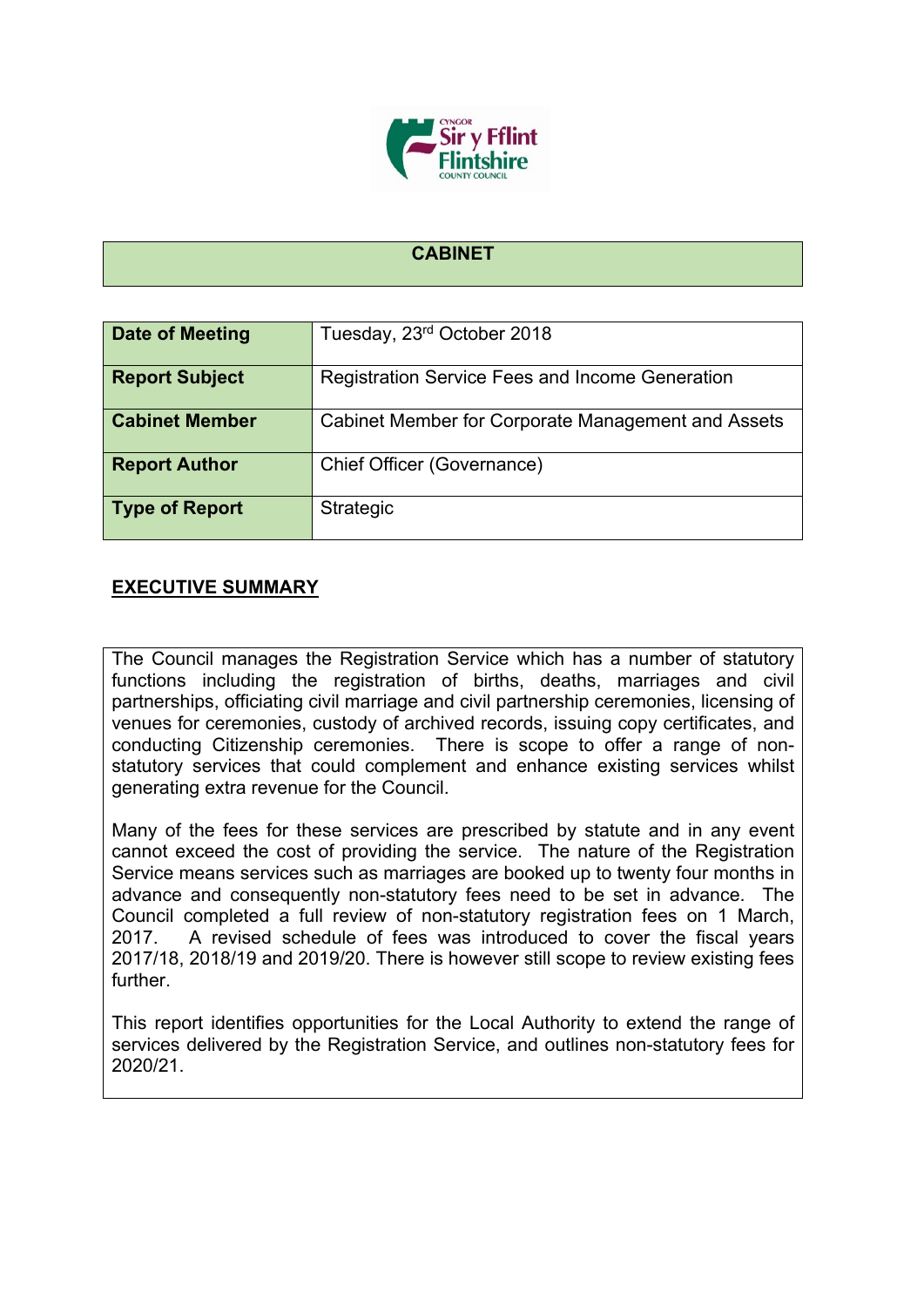|               | <b>RECOMMENDATIONS</b>                                                                                                                                                                          |
|---------------|-------------------------------------------------------------------------------------------------------------------------------------------------------------------------------------------------|
| 1             | Cabinet support the Registration Service in its review to identify<br>opportunities to extend the range of services to customers thus generating<br>new income streams for the Local Authority. |
| $\mathcal{P}$ | Cabinet approve the revised schedule of fees for 2019/20.                                                                                                                                       |
| 3             | Cabinet approve a new schedule of fees for 2020/21.                                                                                                                                             |

## **REPORT DETAILS**

| 1.00 | <b>EXTENDING THE RANGE OF SERVICES OFFERED</b>                                                                                                                                                                                                                                                                                                                                                                                                                                                                                                                                                                                                                                                                                                                                                               |
|------|--------------------------------------------------------------------------------------------------------------------------------------------------------------------------------------------------------------------------------------------------------------------------------------------------------------------------------------------------------------------------------------------------------------------------------------------------------------------------------------------------------------------------------------------------------------------------------------------------------------------------------------------------------------------------------------------------------------------------------------------------------------------------------------------------------------|
| 1.01 | The Registration Service is located at the Register Office, Llwynegrin Hall.<br>This is an attractive, grade II listed building dating back to 1830 and<br>presents opportunities to extend the range of services available to<br>customers. At present there are two ceremony rooms at Llwynegrin Hall:                                                                                                                                                                                                                                                                                                                                                                                                                                                                                                     |
|      | (1) the statutory room for small civil marriage and civil partnership<br>ceremonies for which fee is prescribed by statute; and<br>(2) the Ceremony Room licensed for larger groups with non-statutory fees<br>that vary depending on the day.                                                                                                                                                                                                                                                                                                                                                                                                                                                                                                                                                               |
| 1.02 | With the exception of the statutory room, any venue used for civil marriage<br>and civil partnership ceremonies must be licensed. Within Llwynegrin Hall<br>there is a particularly picturesque room that is currently occupied by Welsh<br>Audit Office (WAO). The Council is obliged to provide WAO space to<br>undertake its duties but they could be easily accommodated within Phases<br>1 and 2 of County Hall. Initial discussions about the principle of relocating<br>to County Hall have been successful and officers could find suitable<br>premises for WAO once employees have moved to Unity House. This<br>presents a good opportunity for the Registration Service to offer an<br>additional licensed room for ceremonies or to increase the range of<br>complementary services (see below). |
| 1.03 | Llwynegrin Hall itself is an attractive space but visitors use it for a relatively<br>short period even when attending a ceremony. The refreshment facilities<br>are currently very limited and there is an opportunity to provide<br>refreshments associated with ceremonies such as offering drinks and/or<br>canapes/snacks to customers before or after a ceremony. Catering is not<br>core business for the Registration Service but in partnership with one of<br>the Council's own catering suppliers (e.g. Theatre Clwyd or NEWydd)<br>provides an opportunity to enhance services and generate new income.                                                                                                                                                                                          |
| 1.04 | The Registration Service currently offers two non-statutory ceremonies<br>including renewal of vows and naming ceremonies. The service is aware<br>of a number of self-employed Civil Celebrants working in Flintshire who<br>deliver a range of non-statutory 'marriage' ceremonies that provide choice<br>about the content and style of ceremony creating a personal celebration<br>These type of ceremonies do not have any legal status and<br>for couples.                                                                                                                                                                                                                                                                                                                                             |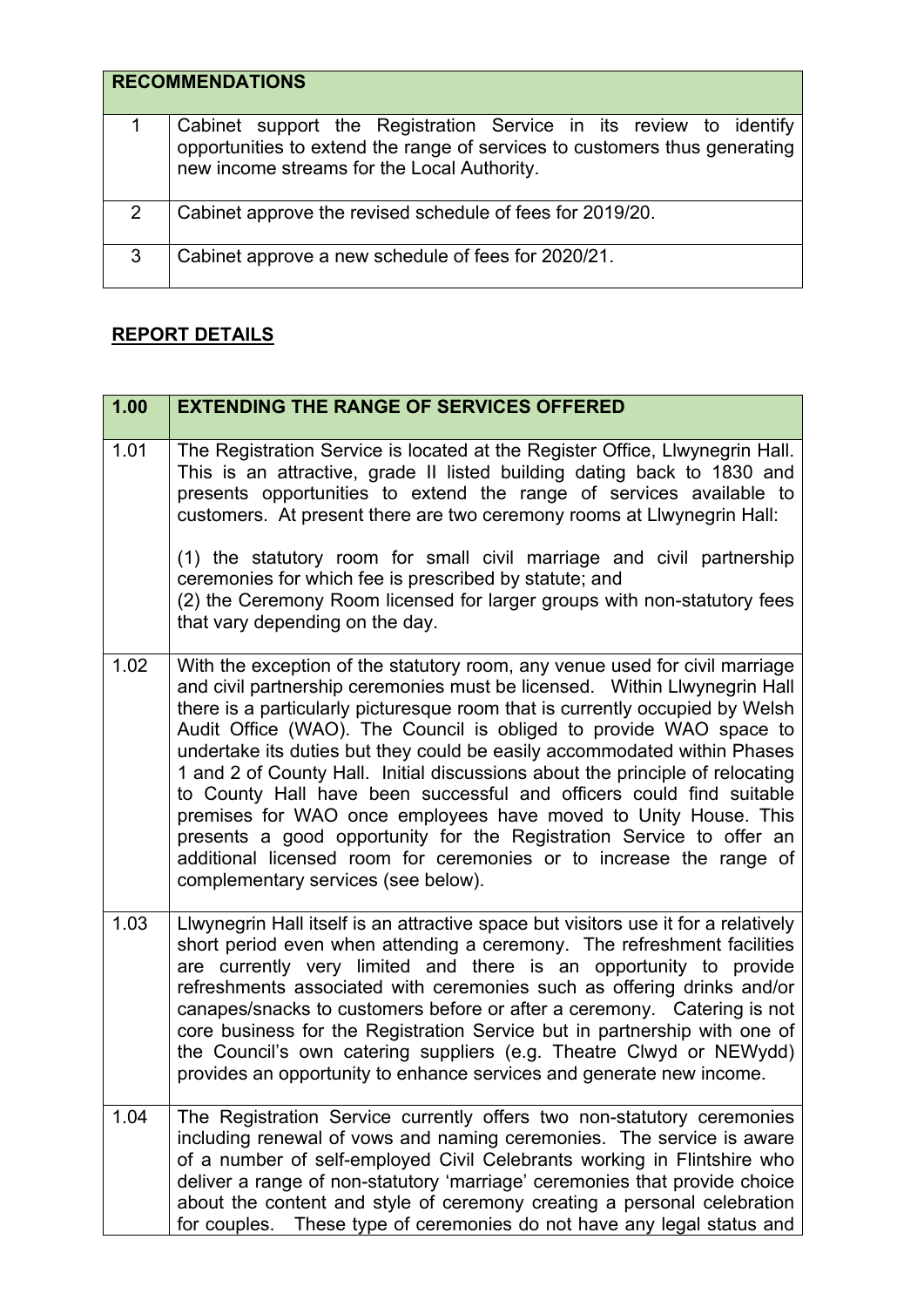|      | often confuse couple who do not fully appreciate the legal preliminaries<br>around marriage. However, the growing demand for personalised<br>ceremonies provides an opportunity to extend non-statutory services in<br>Flintshire including Commitment Ceremonies after legal preliminaries are<br>complete e.g. celebrations outdoors and at non-licensed venues.                                                                                                                                                              |  |  |  |
|------|---------------------------------------------------------------------------------------------------------------------------------------------------------------------------------------------------------------------------------------------------------------------------------------------------------------------------------------------------------------------------------------------------------------------------------------------------------------------------------------------------------------------------------|--|--|--|
| 1.05 | In addition to ceremony enhancements the Registration Service has the<br>chance to introduce administrative charges for tasks it currently<br>undertakes free of charge. This includes validating passport name change<br>upon marriage, and foreign pension validation. Although volumes are low,<br>it is recognised the service should be recovering all costs.                                                                                                                                                              |  |  |  |
| 1.06 | Revised schedule of fees for 2019/20                                                                                                                                                                                                                                                                                                                                                                                                                                                                                            |  |  |  |
| 1.07 | In line with the Council's income policy there are a number of fees<br>proposed for revision on 1 April, 2019. Following a review of the cost to<br>deliver these services, the revised fees include:                                                                                                                                                                                                                                                                                                                           |  |  |  |
|      | The Celebrants attendance at Celebratory Services;<br>Non-refundable deposits;<br>$\bullet$<br>Priority services for certificates.                                                                                                                                                                                                                                                                                                                                                                                              |  |  |  |
| 1.08 | It is proposed that the fee for the Celebrants attendance at Celebratory<br>Services i.e. Renewal of Vows and Naming Ceremonies, is revised due to<br>the low volume of bookings.  The Registration Service deal with around<br>four services annually and it is proposed that the existing fee for 2019/20 is<br>revised to include VAT to generate more interest in the service – see<br>attached schedule.                                                                                                                   |  |  |  |
| 1.09 | The Registration Service deal with approximately forty cancellations<br>annually. To reflect the time and effort administering ceremonies up to the<br>point of cancellation, a revised non-refundable deposit is proposed for<br>implementation on 1 April 2019.                                                                                                                                                                                                                                                               |  |  |  |
| 1.10 | The Registration Service deal with approximately fifty to sixty requests for<br>copy certificates, often on the day. A new fee is proposed for<br>implementation on 1 April 2019 to reflect the administrative process<br>involved in issuing a same day certificate.                                                                                                                                                                                                                                                           |  |  |  |
| 1.11 | New schedule of fees for 2020/21                                                                                                                                                                                                                                                                                                                                                                                                                                                                                                |  |  |  |
| 1.12 | Couples can get married at the Register Office in Flintshire for the<br>statutory fee of £46.00 after legal preliminaries have been completed. The<br>Local Authority can set fees to recover the costs incurred by the<br><b>Registration Service for:</b><br>The Registrars attendance at Approved Premises;<br>The Registrars attendance at the Ceremony Room;<br>$\bullet$<br>Administering the application for premises to be licensed and<br>$\bullet$<br>approved as a venue for Civil Marriages and Civil Partnerships. |  |  |  |
| 1.13 | The fees to recover the costs incurred by the Registration Service are<br>reviewed annually and a new schedule of fees for 2020/21 is proposed<br>taking in to consideration 5% rate of inflation on existing fees.                                                                                                                                                                                                                                                                                                             |  |  |  |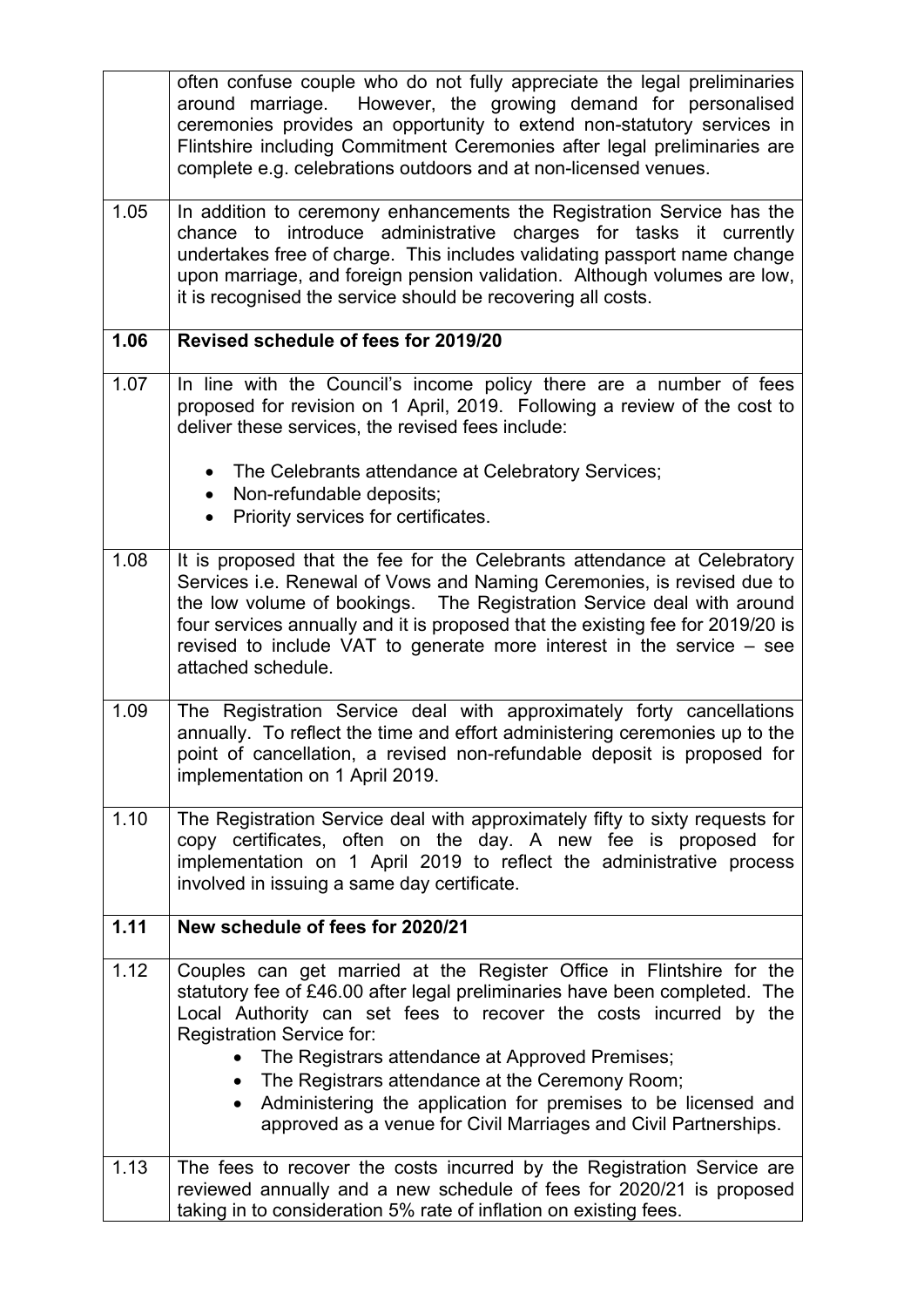| 1.14 | The new schedule of fees is set for implementation for all ceremonies and  <br>licence applications from 1 April, 2020 (see below). |
|------|-------------------------------------------------------------------------------------------------------------------------------------|
|      |                                                                                                                                     |

| 2.00 | <b>RESOURCE IMPLICATIONS</b>                                                                                                                                                                                                                                                                                                                                                                                                                                                                                  |
|------|---------------------------------------------------------------------------------------------------------------------------------------------------------------------------------------------------------------------------------------------------------------------------------------------------------------------------------------------------------------------------------------------------------------------------------------------------------------------------------------------------------------|
| 2.01 | A review of the Registration Service to extend the range of services<br>available will generate new income. It is difficult to predict the level of<br>additional income at this time due to a number of factors including<br>partnerships, implementation timescales, and demand. More information<br>and expected income levels will be projected as new services are<br>launched.<br>The revised schedule of non-statutory fees for 2020/21 will generate an<br>increase in income in the circa of £5,000. |

| 3.00 | <b>CONSULTATIONS REQUIRED / CARRIED OUT</b>                    |
|------|----------------------------------------------------------------|
| 3.01 | No consultation is required as a direct result of this report. |

| 4.00 | <b>RISK MANAGEMENT</b>                                                                                                                                                                                                                                                                                                                                                                                                                                            |
|------|-------------------------------------------------------------------------------------------------------------------------------------------------------------------------------------------------------------------------------------------------------------------------------------------------------------------------------------------------------------------------------------------------------------------------------------------------------------------|
| 4.01 | Extending the range of services offered – offering additional rooms<br>represents a low risk to the council though demand can initially be slow.<br>The service plans to participate in a wedding fair to be held at the theatre<br>in October in order to raise awareness and "test the market". Offering new<br>services such as catering will need to be undertaken with a specialist<br>partner who can bring the necessary skills, expertise, equipment etc. |
| 4.02 | Revised schedule of fees 2019/20 and a new schedule of fees $2020/21 - a$<br>reduction in demand. Fees have been revised consistently in the past<br>and experience shows the risk is low as bookings particularly for civil<br>marriages have not reduced.                                                                                                                                                                                                       |

| 5.00 | <b>APPENDICES</b> |
|------|-------------------|
| 5.01 | None.             |

| 6.00 | LIST OF ACCESSIBLE BACKGROUND DOCUMENTS                                                                                                                 |
|------|---------------------------------------------------------------------------------------------------------------------------------------------------------|
| 6.01 | <b>Contact Officer:</b> Rebecca Jones, Customer Service & Registration<br>Manager<br>Telephone: 01352 702413<br>E-mail: rebecca.jones@flintshire.gov.uk |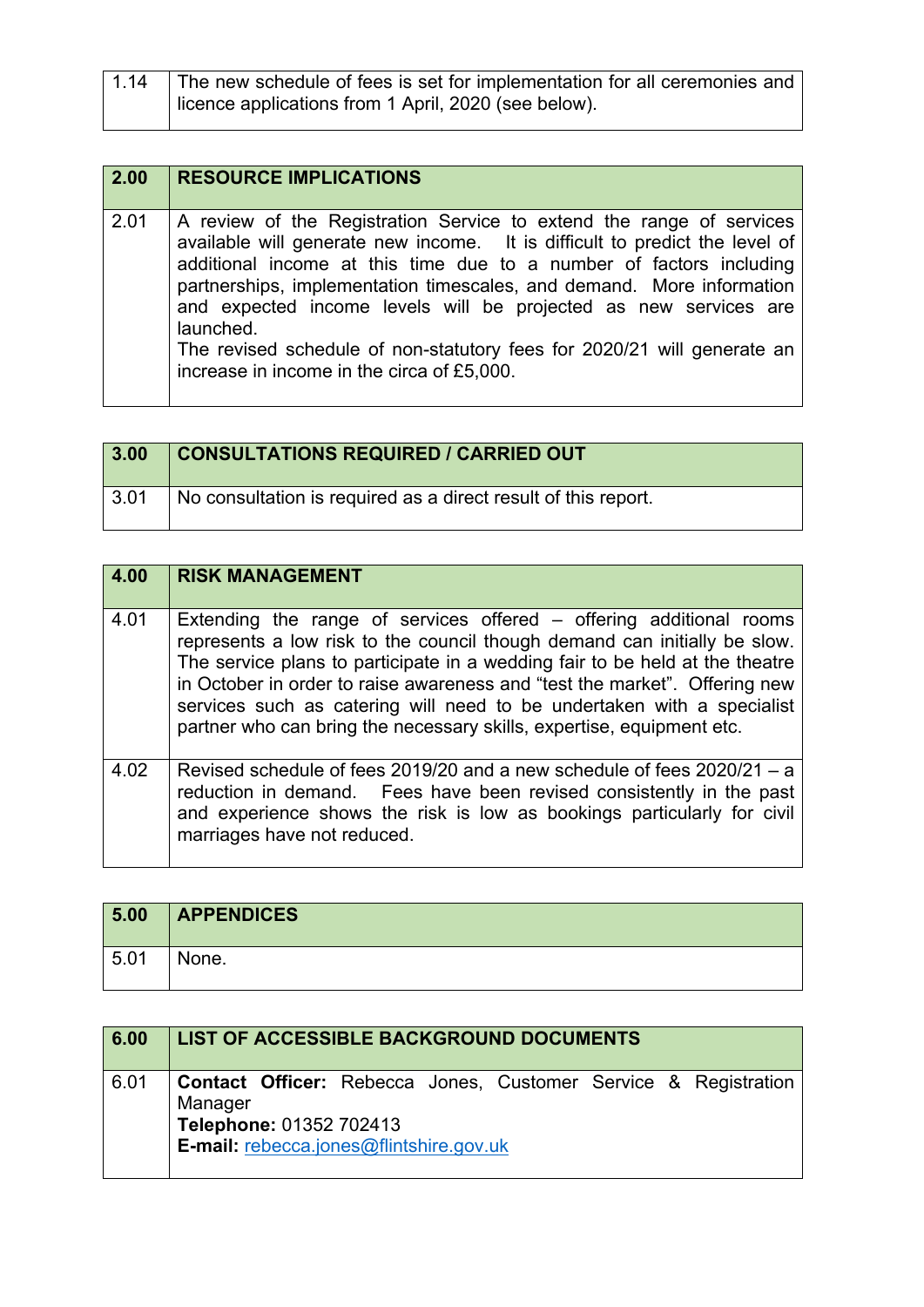| 7.00 | <b>GLOSSARY OF TERMS</b>                                                                                                                                                                                                                    |
|------|---------------------------------------------------------------------------------------------------------------------------------------------------------------------------------------------------------------------------------------------|
| 7.01 | <b>Statutory fees</b> - are fees set by the Secretary of State and are amended<br>in Parliament. An example is the statutory fee for civil marriage in<br>England and Wales which is fixed by government statute and is currently<br>£46.00 |
|      | <b>Non-statutory fees</b> – fees set by the Local Authority to recover the costs<br>incurred by the Registration Service because they are mandated by a<br>statute.                                                                         |
|      | <b>Registrar General</b> – the director of the General Register Office<br>responsible for the recording of vital records such as births, deaths, and<br>marriages in England and Wales.                                                     |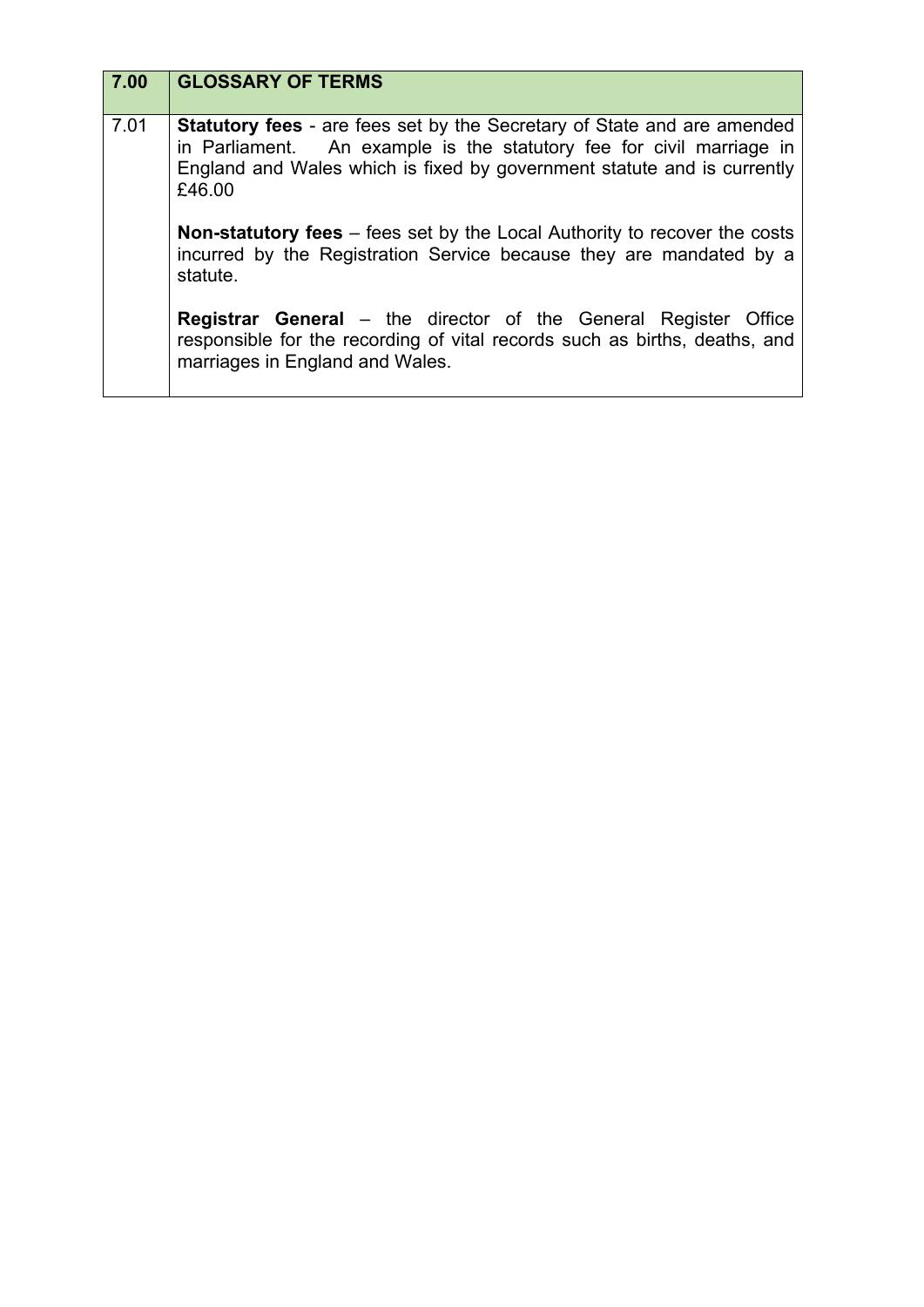|                                                                            | <b>Current Fee</b> | <b>Revised Fee</b> | <b>Proposed</b>         |
|----------------------------------------------------------------------------|--------------------|--------------------|-------------------------|
|                                                                            | (2018/19)          | (2019/20)          | <u>Fee</u><br>(2020/21) |
| Fee for the Celebrants attendance at Approved Premises:                    |                    |                    |                         |
|                                                                            |                    |                    |                         |
| Monday-Thursday                                                            | £195 plus VAT      | £205 inc VAT       | £215 inc VAT            |
| Friday                                                                     | £230 plus VAT      | £240 inc VAT       | £250 inc VAT            |
| Saturday                                                                   | £300 plus VAT      | £315 inc VAT       | £330 inc VAT            |
| Sunday & Bank Holidays                                                     | £360 plus VAT      | £380 inc VAT       | £400 inc VAT            |
| Fees for the Celebrants attendance at Celebratory Services at the Ceremony |                    |                    |                         |
| Room, Mold:                                                                |                    |                    |                         |
| Monday-Thursday                                                            | £125 plus VAT      | £130 inc VAT       | £135 inc VAT            |
| Friday                                                                     | £210 plus VAT      | £220 inc VAT       | £230 inc VAT            |
| Saturday                                                                   | £255 plus VAT      | £270 inc VAT       | £285 inc VAT            |
| Sunday & Bank Holidays                                                     | £300 plus VAT      | £315 inc VAT       | £330 inc VAT            |
| Non-refundable deposit (deducted from full ceremony fee):                  |                    |                    |                         |
| Deposit for Ceremony<br>Room                                               | £50                | £120               | £125                    |
| Deposit for Approved<br><b>Premises Ceremonies</b>                         | £120               | £120               | £125                    |

## **Fee for Priority Certificates:**

|                        | (2018/19) | Current Fee Proposed Fee   Proposed Fee<br>(2019/20) | (2020/21) |
|------------------------|-----------|------------------------------------------------------|-----------|
| Priority Certificates: | E10       | £16                                                  | £17       |

# **The Registrars attendance at Approved Premises:**

|                           | <b>Current Fee</b><br>(2018/19) | <b>Current Fee</b><br>(2019/20) | <b>Proposed Fee</b><br>(2020/21) |
|---------------------------|---------------------------------|---------------------------------|----------------------------------|
| Monday-Thursday           | £380                            | £400                            | £420                             |
| Friday                    | £460                            | £485                            | £505                             |
| Saturday                  | £480                            | £505                            | £530                             |
| Sunday & Bank<br>Holidays | £535                            | £565                            | £590                             |